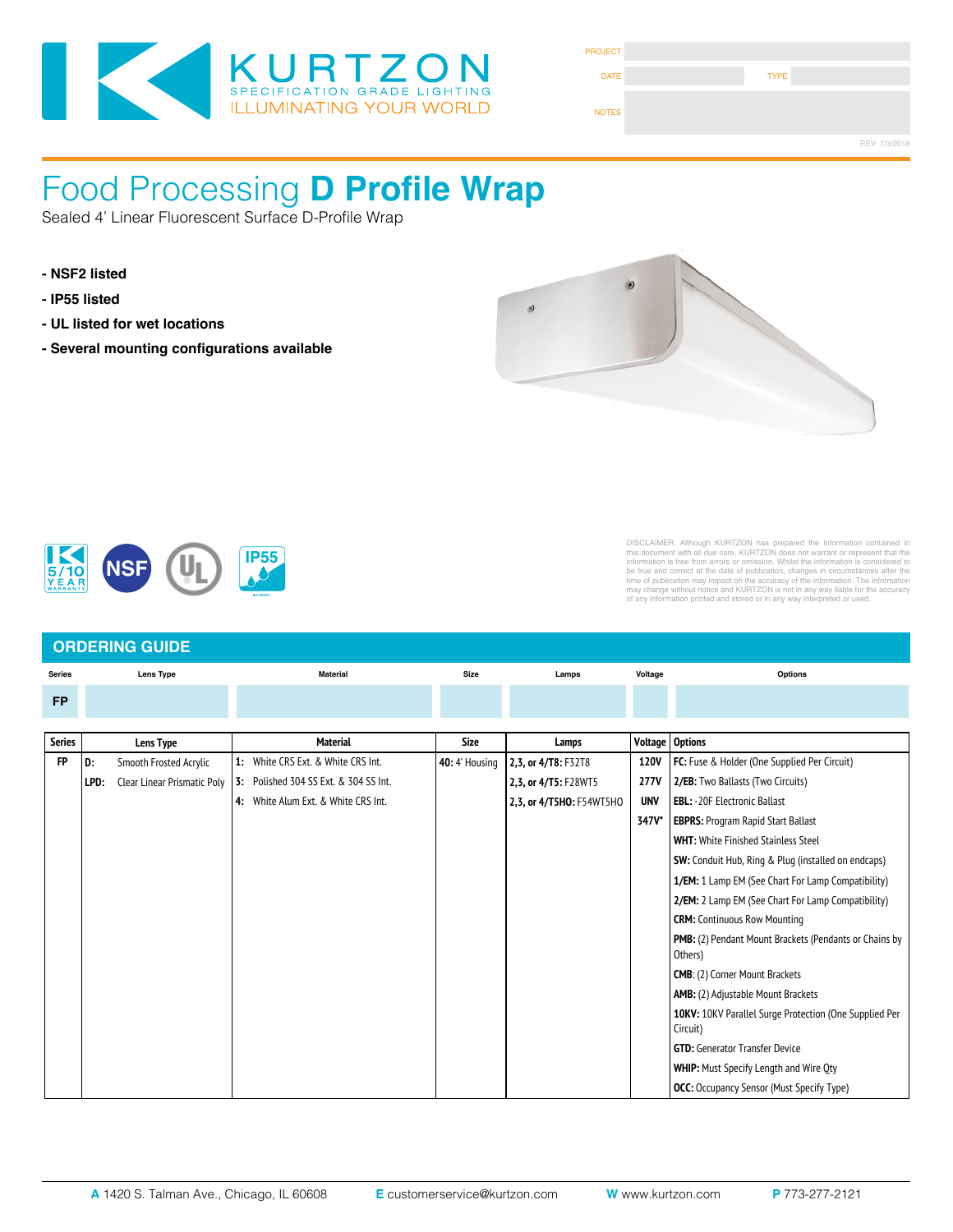

## Food Processing **D Profile Wrap**

Sealed 4' Linear Fluorescent Surface D-Profile Wrap

#### **SPECIFICATIONS**

**HOUSING:** Double channel housing of 20Ga 1008 Cold Rolled Steel, 20Ga 304 Stainless Steel, or .040" 3003 Aluminum construction.

**END CAPS:** Precision stamped 20Ga 304 Stainless Steel end caps secured to housing with captive stainless steel flush head screws. SW Option provides a Sealed conduit hub installed on endcap.

**GASKETS:** Closed cell NSF listed nitrile gasketing. Resists aging, grease and solvents.

**LENS:** Extruded .125" thick frosted acrylic or Linear prismatic clear polycarbonate. .

**LAMPS:** Suitable for most T8, T5, and T5HO lamps. (By others)

**ELECTRICAL:** Standard Class P Ballast - Electronic < 10% THD, high performance instant start universal voltage (120-277). See options for Rapid Start, Dimming, or Cold Temp Ballasts, Others available (must specify). Dual level switching available with 2/EB option

**REFLECTOR:** Die formed metal with high reflectance white polyester powder coat finish. Typical reflectivity 92%.

**INSTALL SURFACE:** Suitable for wet locations under covered ceilings only. Four .312" debossed holes for surface mounting. One .875" (1/2" trade-size) flattened and knockout located on back of housing for wiring. See below for other mounting and supply entry options.

**ROWS:** Joiner bands provided for continuous row mounting (See Option: CRM). Please specify number of fixtures in each run.

**FINISH:** Stainless Steel Housings are Satin Polished unless option "WHT" is selected. All other housings are finished with gloss white high reflectance 1000hr saltspray polyester powdercoating.

**LISTINGS:** NSF2 listed for splash and non-food zones. IP55 rated for dust and water ingress. UL listed per UL1598 for wet locations. Electrical components covered by the manufacturers warranty, the remaining fixture is covered by a 10 year warranty.



#### **PRODUCT DRAWINGS**